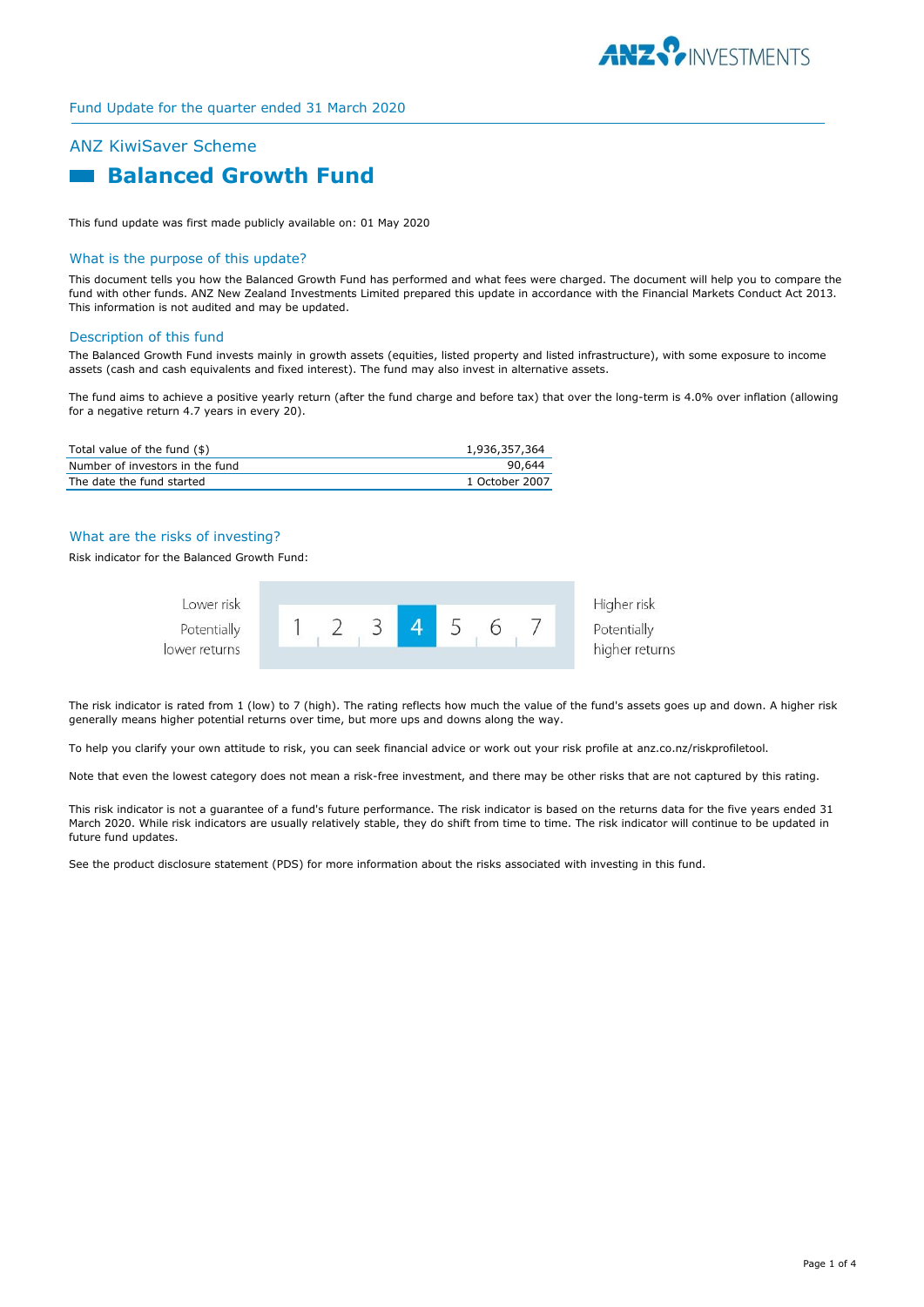# How has the fund performed?

|                                               | Average over past<br>five vears | Past vear |  |  |
|-----------------------------------------------|---------------------------------|-----------|--|--|
| <b>Annual return</b>                          |                                 |           |  |  |
| (after deductions for charges and tax)        | 3.98%                           | $-3.26%$  |  |  |
| <b>Annual return</b>                          |                                 |           |  |  |
| (after deductions for charges but before tax) | 4.72%                           | $-3.40%$  |  |  |
| Market index annual return                    |                                 |           |  |  |
| (reflects no deduction for charges and tax)   | 5.45%                           | $-2.62%$  |  |  |

The market index annual return is calculated using the target investment mix and the indices of each asset class.

Additional information about the market index is available in the statement of investment policy and objectives on the offer register at www.disclose-register.companiesoffice.govt.nz.



# **Annual return graph**

This shows the return after fund charges and tax for each of the last 10 years ending 31 March. The last bar shows the average annual return for the last 10 years, up to 31 March 2020.

**Important:** This does not tell you how the fund will perform in the future.

Returns in this update are after tax at the highest prescribed investor rate (PIR) of tax for an individual New Zealand resident. Your tax may be lower.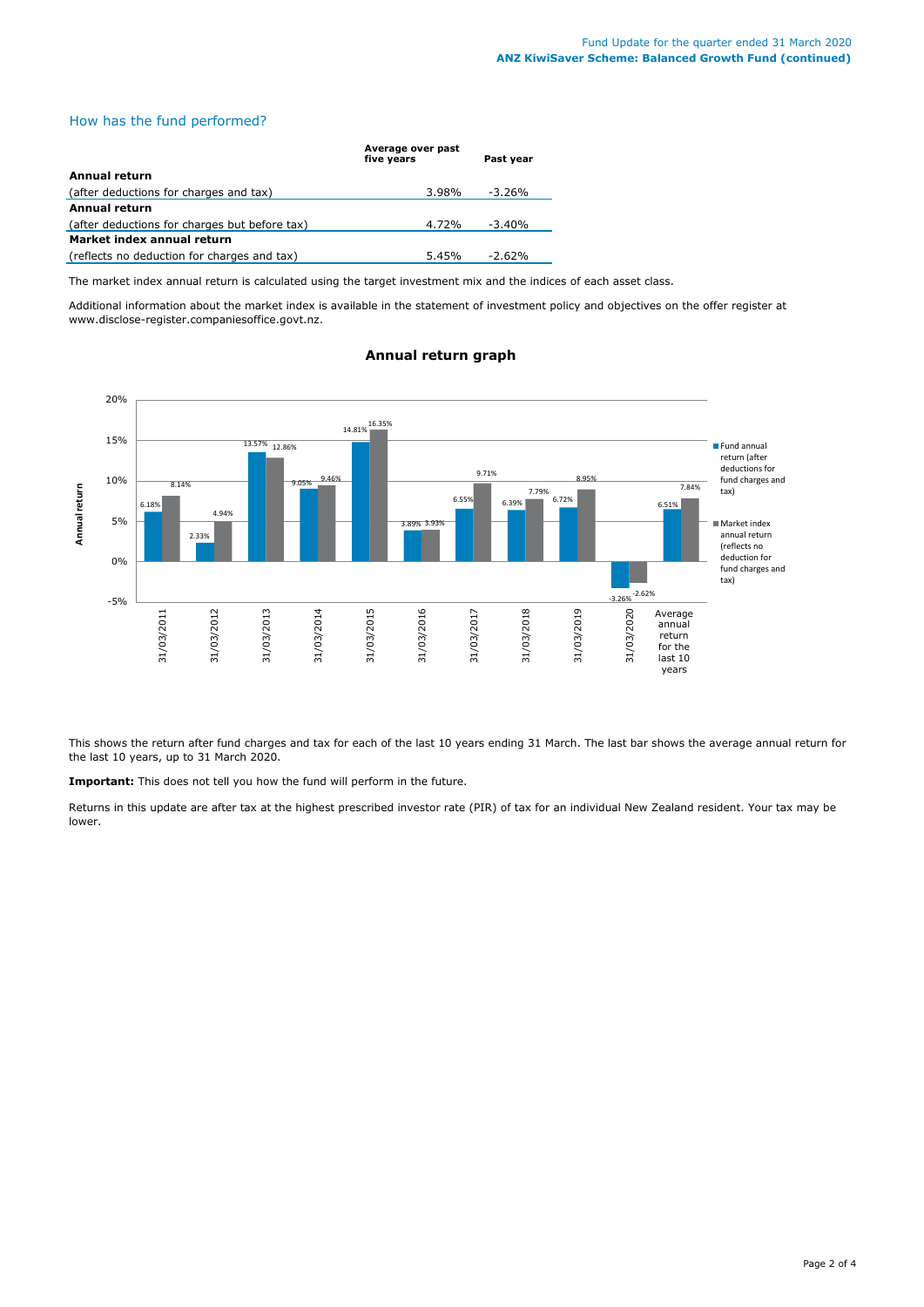#### What fees are investors charged?

Investors in the Balanced Growth Fund are charged fund charges. In the year to 31 March 2019 these were:

|                                             | % of net asset value          |
|---------------------------------------------|-------------------------------|
| Total fund charges <sup>1</sup>             | 1.01%                         |
| Which are made up of:                       |                               |
| Total management and administration charges | 1.01%                         |
| Including:                                  |                               |
| Manager's basic fee                         | 0.95%                         |
| Other management and administration charges | $0.06\%$                      |
| Total performance based fees                | $0.00\%$                      |
|                                             | Dollar amount per<br>investor |
| <b>Other charges</b>                        |                               |
| Membership fee <sup>2*</sup>                | \$24                          |

\* From 1 April 2019, the membership fee was removed for members under 18 years and reduced from \$24 to \$18 per year for all other members.

Investors are not currently charged individual action fees for specific actions or decisions (for example, for withdrawing from or switching funds). See the PDS for more information about Scheme fees.

Small differences in fees and charges can have a big impact on your investment over the long term.

# Example of how this applies to an investor

Sarah had \$10,000 in the fund at the start of the year and did not make any further contributions. At the end of the year, Sarah incurred a loss after fund charges were deducted of \$326 (that is -3.26% of her inital \$10,000). Sarah also paid \$24 in other charges. This gives Sarah a total loss after tax of \$350 for the year.

#### What does the fund invest in?

**Actual investment mix<sup>3</sup> Target investment mix<sup>3</sup>**

This shows the types of assets that the fund invests in. This shows the mix of assets that the fund generally intends to invest in.